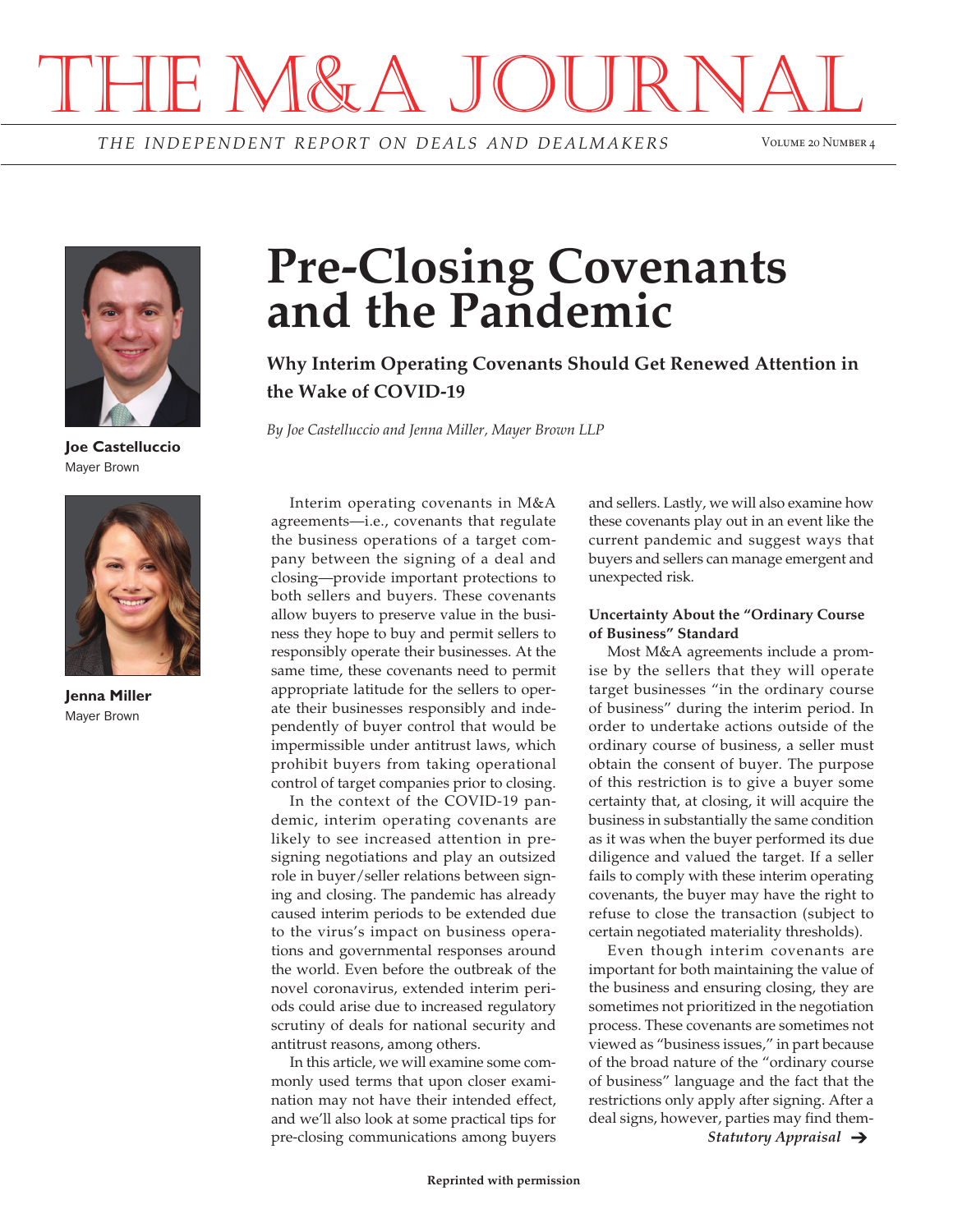### **Covenants**

#### *continued*

selves considering for the first time what exactly "ordinary course of business" means.

In general, whether businesses are operated in the "ordinary course of business" is a fact-specific determination. Recently, Delaware courts have used an objective standard—i.e., the actions of other similarly situated companies in the industry—to determine whether an action is in the "ordinary course of business." But this comparison—and the resulting outcome—may be undesirable for both buyers and sellers if the industry standard is not consistent with the practices of the business or the agreed trajectory of the business. And while case law suggests that New York courts may be willing to consider the historical practices of the target in conjunction with industry standard, as discussed below, looking to the past practices of a business may not be helpful for future unknown events.

As an alternative, the parties may seek to clarify the meaning of "ordinary course of business" in the M&A agreement by adding some commonly used qualifiers. For example, the objective "ordinary course of business" standard may become subjective by adding "consistent with past practice." If qualified in this way, the focus of the fact inquiry would be on how the target operated in the past, rather than an objective industry standard. While using this standard is helpful because it doesn't apply an industry "standard" that a company may not have actually used in the past, it does not allow for flexibility if there are unexpected events in the future that may require a different approach. These unexpected events are discussed in the last section of this article.

Ultimately, there is unlikely to be a satisfactory answer as to what constitutes "ordinary course of business," with or without qualifiers, in every scenario that may arise in the interim period. As one approach to address this, during the negotiation process parties should consider the agreed and expected actions of the target business between signing and closing, such as paying regularly scheduled bonuses or incurring capital expenditures costs as outlined in a budget. These agreed items should be scheduled as permitted actions and can provide written comfort that the parties are on the same page—at least with respect to known or reasonably foreseeable events.

Another way to address this issue is to make

the covenant subject to the seller's commercially reasonable efforts (or other efforts standard). By doing so, the ordinary course conduct that is expected of the seller is covered (assuming seller is already acting in a commercially reasonable manner in operating its business). However, in the event of an unforeseen circumstance (e.g., crisis) where the seller uses commercially reasonable efforts to conduct the business consistent with past practice but is not able to do so (and consequently takes some other action to keep the business running), the seller is not in violation of a flat covenant requiring it to operate the target in the ordinary course of business consistent with past practice. This "commercially reasonable efforts" standard in the general covenant attempts to address the items not specifically addressed by the parties without shifting all risk to the seller.

#### **Creating Structures for Efficient Communications Between Parties**

Another approach to addressing concerns with the use of the "ordinary course of business" standard is to script a specific communication pathway in the M&A agreement so parties have a clearly defined process to respond to unexpected events that may require company action.

Unnecessary delays can occur if the M&A agreement lacks specifics on the process for obtaining a buyer's consent to certain actions, which in turn can limit the ability of seller/target to take quick actions that may be necessary and desirable by both parties. To avoid delays and confusion in the consent process, the parties may consider (1) designating a specific individual at buyer to whom requests for consent should be directed and specifying the appropriate method of contact (i.e. email); (2) placing a specific time limit on the period for buyer to consider and respond to the request for consent (such as 2-3 business days); (3) providing for "deemed consent" by the buyer if it does not respond within the prescribed time period, and (4) providing that buyer cannot unreasonably withhold its consent. Sellers will want to make sure that the processes are not too onerous for them to obtain consent in a timely manner. A buyer will want to ensure that the process allows it enough time to internally review requests, particularly for buyers with internal bureaucracies and/or with respect to requests that may impact the future value of the business. To that end, a buyer may want to preserve the right to act in its sole discretion regarding certain types of actions, such as incurring indebtedness.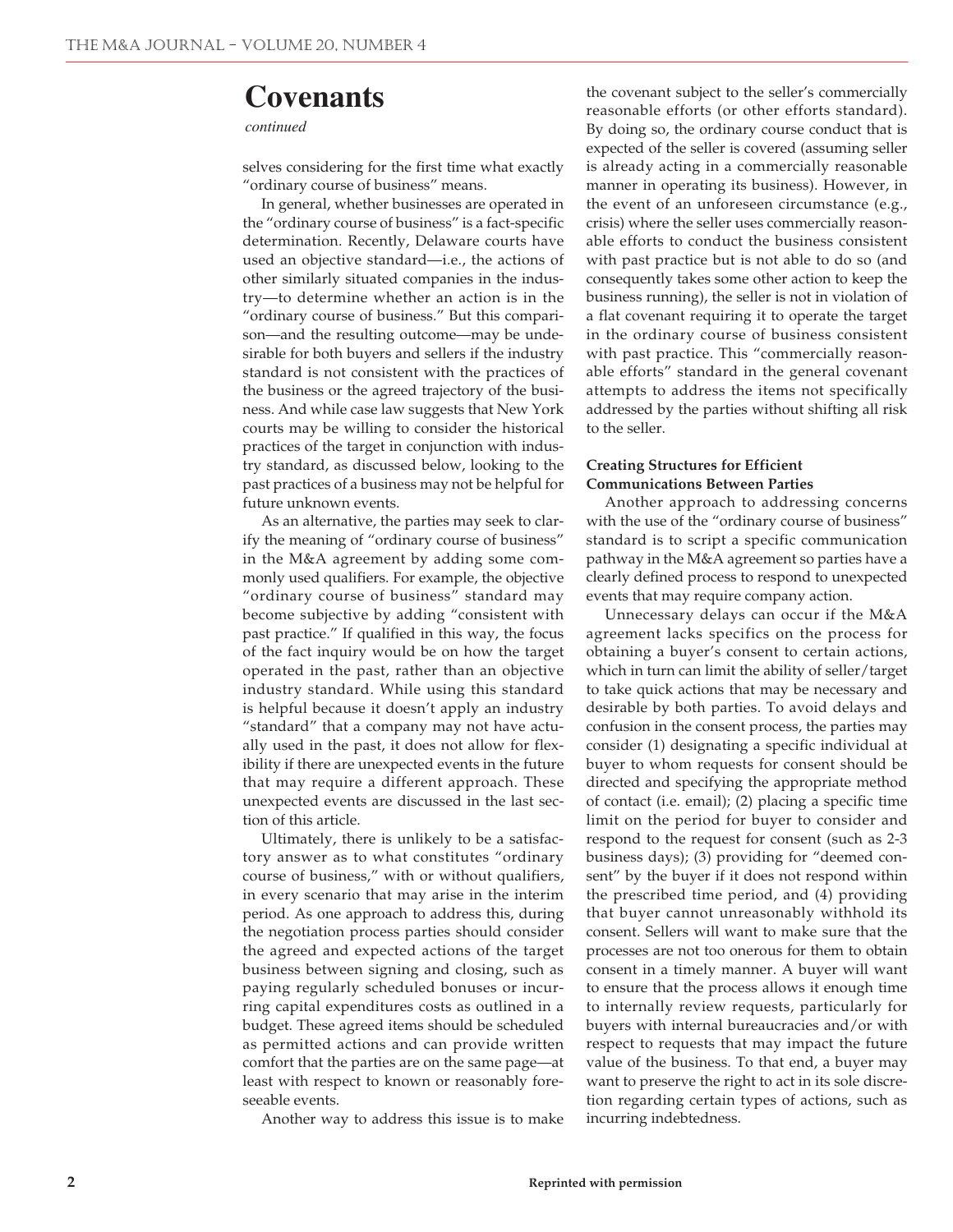Outside of this consent process, the parties may also consider establishing concrete communication plans for the interim period, such as weekly calls. These types of recurring touch points allow for open lines of communication between the parties and can be particularly helpful if there are numerous pre-closing workstreams—such as employment matters, thirdparty consents and regulatory approvals. Parties should be creative in establishing communication plans that tailored to the parties' needs, the transaction and the industry in which the target operates. These pre-scheduled meetings can be especially helpful if unexpected events arise in the interim period.

#### **Responding to Crisis Events Under Interim Operating Covenants**

Whether one believes the current pandemic was unpredictable or not, the fact remains that it has—and will continue to have—a massive impact on well-settled conventions and approaches to issues in M&A (not to mention, daily life and social interactions). In the context of interim operating covenants, this impact will manifest itself differently in agreements that have already signed—i.e., deals that are currently in an interim period—and those that will be negotiated going forward.

#### *Here and Now*

In M&A agreements that have already been signed—and do not expressly allow for a seller to take pandemic-related actions without a buyer's consent—actions required to comply with law usually do not require a buyer's consent. In addition, one might argue that a seller already has latitude to respond to situations like this if the M&A agreement contains the commonly seen requirement that a buyer not unreasonably withhold its consent to a seller's proposed actions. After all, most would agree that it would be reasonable for a company to respond in some way to a public health emergency.

However, there continues to be widespread uncertainty and disagreement as to the most appropriate responses to the outbreak. In that context, it is quite possible that there may not be a unanimous view on reasonable and prudent measures, and equally diverse views on whether a buyer was reasonable in its refusal to consent to any of them. For example, even as the outbreak spread to almost every country on Earth during the month of March and as infections continue to exponentially increase, there continues to be a wide disparity in approaches taken by different private companies and local governments as of the date of this writing. As a result, proactive measures proposed by a seller—especially ones that have significant economic impacts—may be deemed unreasonable by a buyer.

In light of this uncertainty, how should a seller proceed if it is faced with a buyer that is unwilling to consent to actions that a seller believes in good faith to be reasonable and prudent in light of circumstances such the current pandemic? While unsatisfying, the answer is that the approach depends heavily on the specific facts and circumstances of the crisis, the company and the transaction. Among the variables a seller must weigh are (1) the nature of the crisis itself, (2) the economic impact of the proposed actions, (3) the possible impact (economic and otherwise) of not taking the proposed actions, and (4) other risk-mitigating devices that may be available if action is taken—e.g., insurance that may cover certain economic damages and/or alternative working arrangements that, while outside the "ordinary course of business," allow a company to minimize the negative effects of the crisis. In formulating a path forward in this situation, boards of directors and company management will also have to weigh and contrast their duties to employees, shareholders, contractual counterparties and, to some extent, their communities.

#### *Looking Ahead*

In the M&A agreements of the future, established M&A practice may evolve to address at least some of this uncertainty. For example, it seems possible that we'll begin to see exceptions to these interim restrictions that allow for sellers to take all reasonable and prudent measures to respond to emergent public health emergencies, without a buyer's consent. One might argue that this is unnecessary if an M&A agreement contains the "not to be unreasonably withheld" language noted above, but for the reasons noted, there's a sound basis for this additional clarity. Given that these types of emergencies are (hopefully) rare, buyers may not be overly resistant to including an exception like this.

Joe Castelluccio is a partner at Mayer Brown LLP in New York. Joe focuses his practice on complex, cross-border M&A transactions, joint ventures, equity financings and other corporate matters for U.S. and multinational companies. He represents companies in a diverse group of industries, including financial services, asset management, insurance, transportation *Covenants*